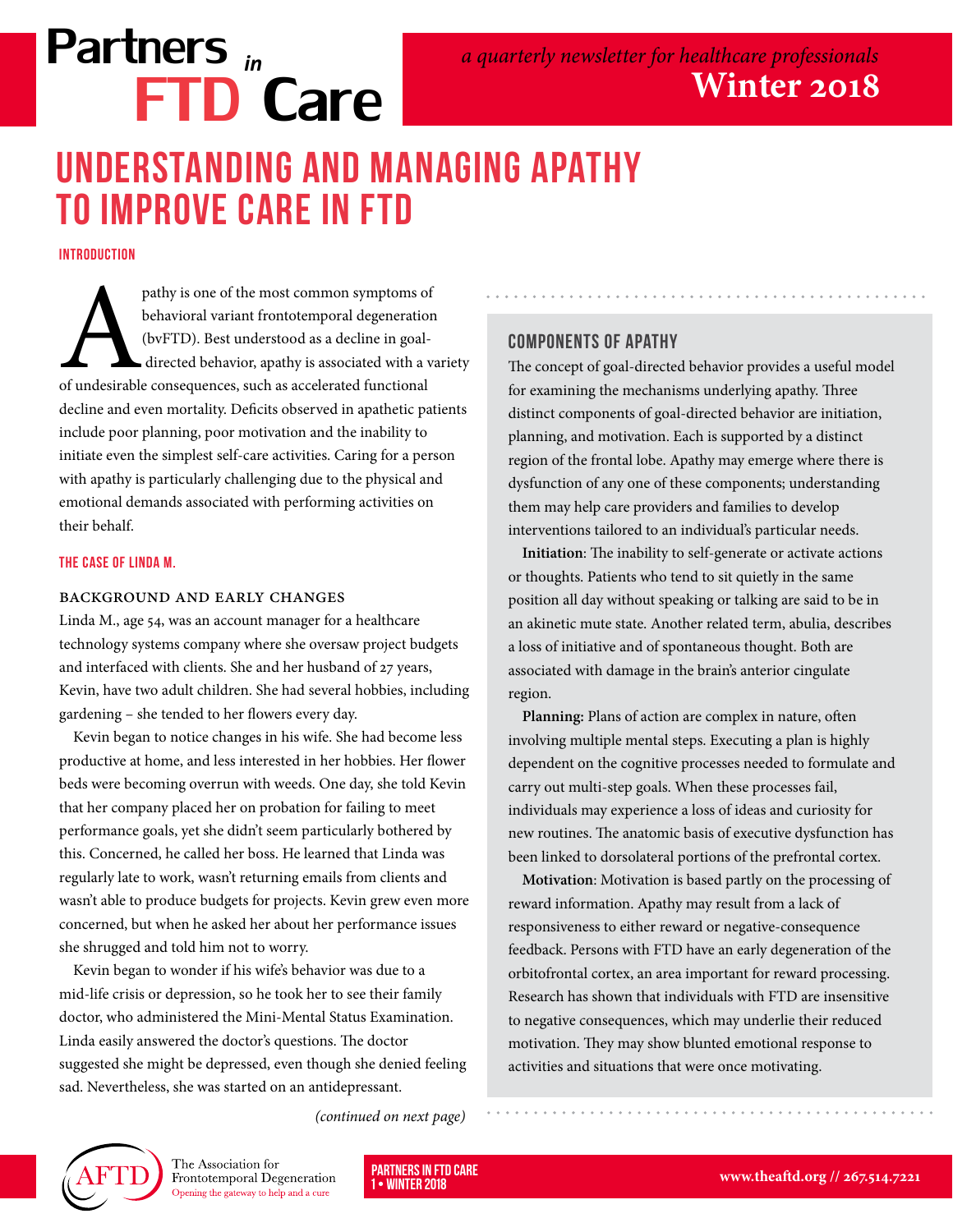#### *(continued from previous page)*

#### Designing Interventions for Apathy

Designing approaches based on the specific nature of a person's apathy can increase goal-directed activity. The closer the fit between the reason for inactivity and the intervention, the greater the effectiveness of the intervention.

Individuals with **initiation difficulty** may benefit from Multi-Sensory Stimulation (MSS), a therapeutic approach that provides visual, auditory, tactile and olfactory stimulation, and external sensory cuing. For example, to use MMS to encourage someone to shower, use a verbal cue (e.g. "It's time for your shower"), show the resident a checklist or schedule and/or the bathing area, provide lavender aromatherapy soap, and help him to feel the water before showering. Introduce these one at a time. Playing warm, soft music while minimizing distractions in the bathing environment can also increase initiation.

When **planning difficulties** are prominent, there is benefit to be gained from simplifying activities. Consider providing just one or two choices to limit overwhelming decision-making. Develop and post a daily schedule of individually preferred activities. Include quiet time or rest. If the person diagnosed can use a smartphone, it may help to schedule reminders to perform certain activities. Tailor a person's past interests to their current level of ability; for example, if they enjoyed playing full-court basketball, get them a small hoop. Remember that confusion and frustration contribute to inactivity.

Individualized planning is central to interventions when **motivation difficulties** are present. For patients with impaired goal selection, modifications such as enhancing rewards may be useful. For example, individuals with bvFTD often find food rewarding. Therefore, offering a favorite sweet or chewing gum may be a good motivator.

Two interventions—music therapy and physical activity—can be effective strategies for apathy generally. Create a personalized music playlist. Adapt interests in fitness or sports to help the person remain as active as possible.

In addition to understanding the components of apathy, knowing specific strengths and challenges of the various subtypes of FTD disorders will influence how you communicate and engage with the person. Providing structured steps for activities may be important for an individual with primary progressive aphasia (PPA); due to their difficulty understanding everyday speech, they can become easily overwhelmed. Simplifying your communication—speaking at a slowed rate, using shorter sentences, omitting unnecessary words—can also enhance comprehension. People with bvFTD often respond well to following an established routine of structured,

Over the next couple months, Linda became more withdrawn. Once a very social person, she stopped calling or going out to see her many friends, and Kevin noticed they were no longer coming by their house as often. Their neighbors also noticed her changing behavior; for example, she stopped making friendly conversation with them. Kevin took her back to her doctor, who recommended an increase in her antidepressant dose and suggested that she see a psychiatrist to further manage her depression.

The psychiatrist took a detailed history and then administered cognitive tests, including an assessment of Linda's executive functioning – planning, working memory, verbal fluency, and mental flexibility, among other skills. Kevin noticed she seemed to struggle with this part of the assessment. An MRI revealed prominent atrophy in the frontal lobe of her brain, which corresponded to the difficulties evident in her cognitive tests. Linda was diagnosed with behavioral variant FTD (bvFTD).

#### Managing Apathy at Home

Over the next year, Linda's motivation continued to decline, forcing Kevin to plan and schedule all of her activities. Overwhelmed, he became angry at his wife's non-responsive behavior. At times, he thought she was being intentionally defiant; he often struggled to interpret her behavior as a symptom of her disease.

Kevin turned to AFTD for help. He joined a **[support group](http://www.theaftd.org/get-involved/regions)** with an AFTD-affiliated leader that meets in his area and asked how others were managing the apathy of their loved ones. One caregiver suggested that he develop a curriculum of activities to help Linda to stay engaged. Another predicted those activities would soon become a part of her routine. Kevin took his fellow support group members' advice, making sure to keep the activities straightforward. If they required multiple steps, he broke each step down further, into even more simplified steps, letting Linda cross each step off when completed.

As Linda's FTD progressed over the next few years, her apathy increased. She began to neglect her appearance. She only bathed when prompted. If Kevin didn't intervene, she would watch static on the television all day long. The activities in her curriculum were now becoming too overwhelming for her to complete independently; she required frequent cuing from her husband to perform these tasks. During a doctor's visit, Kevin asked her physician if any medications would encourage Linda to engage more. The doctor mentioned central nervous system stimulants (e.g. methylphenidate), but cautioned against them, because their

*(continued on next page) (continued on next page)*



The Association for Frontotemporal Degeneration Opening the gateway to help and a cure

*WINTER 2018*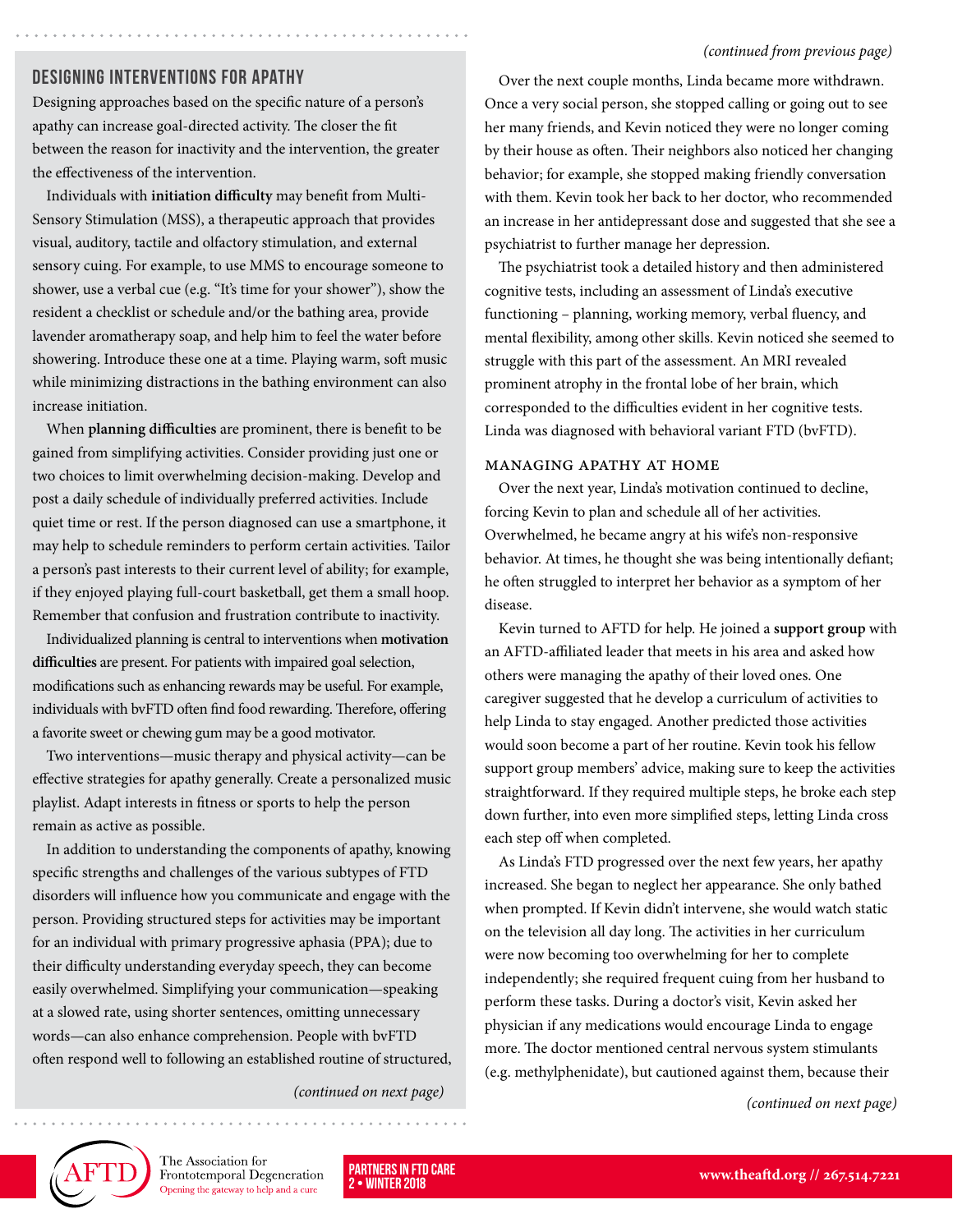#### *(continued from previous page)*

effects in FTD are mixed and may worsen other behaviors. Kevin did not want to take that chance.

He worried about whether he was doing enough to help his wife. Spurred by these feelings of guilt, he began seeing a psychologist to get help coping with his emotions. The psychologist pointed out that he was likely experiencing caregiver strain, and suggested he seek respite by enrolling Linda into a local adult day center.

When Kevin met with the staff at the adult day center, he shared with them AFTD's **[Provider Letter](http://www.theaftd.org/life-with-ftd/resources/provider-letter)**. The letter contains an overview of FTD, helping the staff to understand that even though Linda appeared to be very healthy physically, her apathy was extremely debilitating. The day center's activities director was particularly helpful in creating a program that incorporated Linda's interests and functional ability. For example, her "jobs" included arranging fresh flowers and watering the plants around the building. (For more information on individualized activities in FTD, see the **[Summer 2016 issue](http://www.theaftd.org/wp-content/uploads/2016/10/PinFTDcare_Newsletter_summer2016.pdf)** of *Partners in FTD Care*.)

#### Transitioning to Residential Care

Linda eventually developed incontinence. Her personal care, along with her behaviors, became too overwhelming for Kevin to manage at home. She transitioned to a residential dementia-care assisted living community, where the staff were willing to work closely with the couple's FTD specialist. Kevin shared AFTD's Daily Care Snapshot resource, which described Linda's needs and preferences, with the assisted living community's activities director. He noted that she always enjoyed music, and that it remained a source of stimulation for her.

The assisted living community's occupational therapist evaluated Linda's functional ability and developed a care plan to promote her involvement in positive activities. Linda was scheduled to attend the regular music therapy group; additionally, staff established personalized one-on-one activities with her each day. Kevin created a personalized music playlist on her iPod. The staff played upbeat music to help get her started, which was especially helpful in the morning.

The staff also recognized that Linda's apathy predisposed her to developing physical health complications. For example, she was vulnerable to decubitus ulcers because she rarely moved while sitting down. To minimize that risk, the staff limited her time in a chair to 60 minutes. To further encourage movement, staff consulted with a physical therapist to develop a range of motion, balance and strengthening exercises. Staff also put her on a toileting schedule to help manage her incontinence; she was prompted to use the bathroom every two hours.

Linda had stopped initiating conversation prior to the move to assisted living. Her verbal communication decreased to one or two words uttered occasionally, making it difficult to assess how much she understood. A speech therapist worked with Kevin to create a communication board depicting common words and pictures (such as toilet) to help with prompting.

Kevin continued to visit his wife regularly. They enjoyed taking walks outdoors and looking at flowers. Kevin would describe them, encouraging Linda to smell and touch them to engage her senses.

As her illness progressed, Linda responded less to music and verbal or physical prompting. She exhibited increased motor slowing, increasing her dependence on others. At times she resisted staff assistance, which further complicated personal care. She became increasingly predisposed to complications such as urinary tract infections, contractures (stiffness of the muscles and joints) and pressure ulcers. Staff worked to prevent these and other apathy-related complications by using tactile interventions, touch therapy, staff physical therapy, range-of-motion activities, a toileting schedule, and pain management. In time, she developed difficulty eating and had several falls; meanwhile, her physical condition continued to deteriorate. With staff support, Kevin arranged for hospice services to be provided in dementia-care assisted living to ensure Linda's comfort in her last days.

#### *(continued from previous page)*

repetitive activities—sorting papers, coins or cards; folding laundry; doing puzzles.

This chart highlights the different approaches you can take when caring for someone who exhibits specific components of apathy. Note: "GDB process" = Goal-Directed Behavior.





The Association for Frontotemporal Degeneration Opening the gateway to help and a cure

3 • WINTER 2018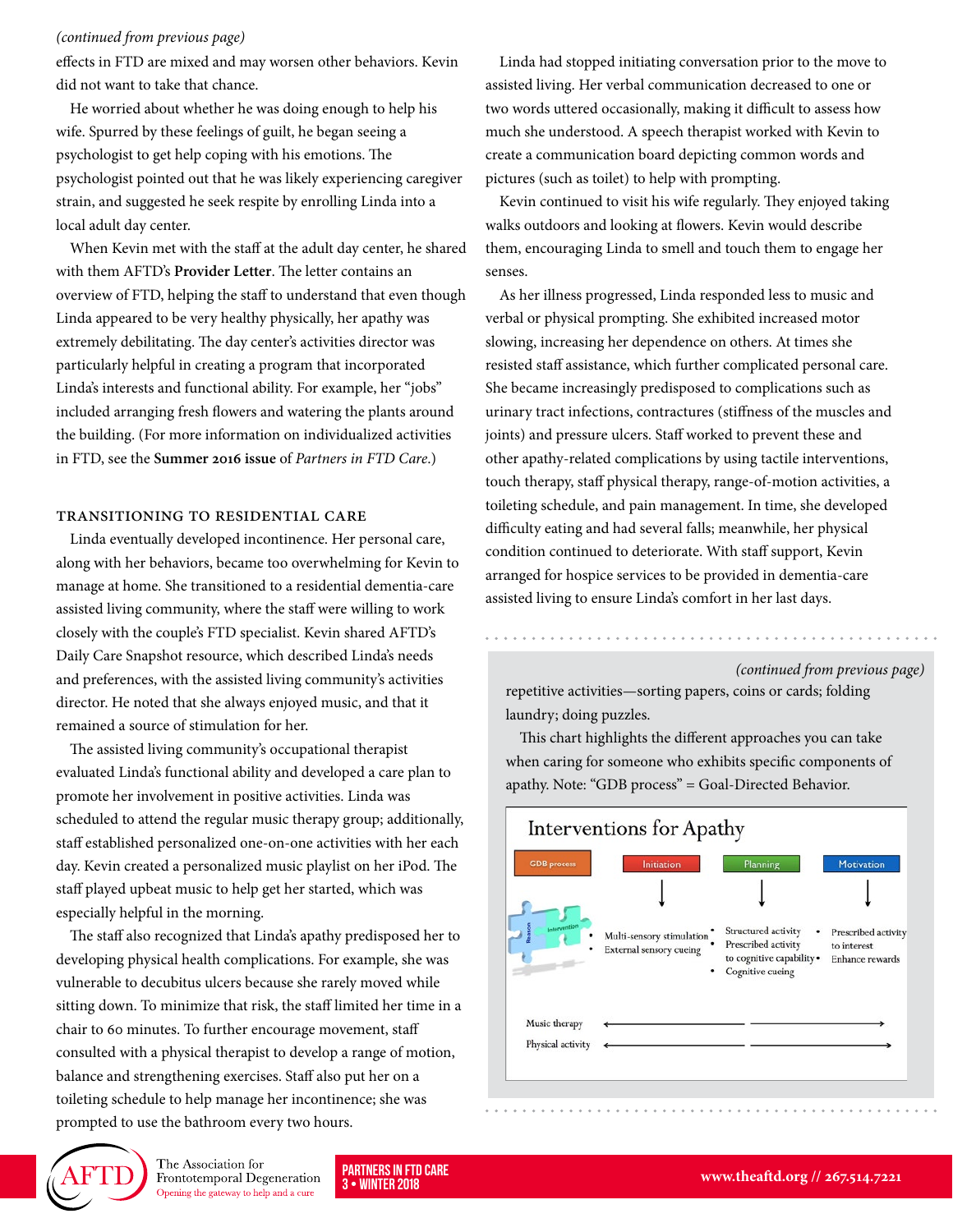#### **Questions for discussion:**

#### **What changes in Linda's daily activities first revealed apathy?**

She was regularly late for work, did not return emails and her productivity decreased to the point that she was put on probation. She stopped tending to her beloved flower garden and seemed uninterested in hobbies. Once a very social person, she stopped making plans to see friends and did not engage neighbors in friendly conversation when she was out in the yard. When Linda's husband Kevin asked her about these changes, she did not seem concerned and told him not to worry.

#### **What distinguished her apathy from depression?**

Linda's family doctor ascribed her loss of interest in activities and relationships to depression, despite Linda doing well on the Mini-Mental Status Examination and not presenting as sad or concerned about the changes in her life. Antidepressants did not change her symptoms. She struggled throughout a psychiatrist's evaluation of her planning, working memory, verbal fluency, and mental flexibility. Her history and executive-function impairment prompted the psychiatrist to order an MRI to investigate further. Prominent atrophy in Linda's frontal lobe indicated the apathy was due to degenerative disease rather than depression, and the **[doctor diagnosed FTD](https://www.theaftd.org/wp-content/uploads/2017/08/PinFTDcare_Newsletter_Summer_2017.pdf)**.

#### **How did Linda's husband cope with her growing lack of motivation and activity?**

Kevin found himself frequently overwhelmed and angry that he had to plan and arrange all of Linda's activities. He found himself thinking that she was sometimes being purposeful and defiant, even though he understood that her changing behavior was a result of FTD. He attended a **[caregiver support grou](http://www.theaftd.org/get-involved/regions)p** led by an AFTD-affiliated facilitator where he could talk with others facing similar challenges. Group members suggested structuring her daily activities, and encouraged him to simplify the steps. When his children started to offer advice, Kevin struggled with guilt; he wondered whether he was doing enough for Linda. His doctor suggested he see a psychologist to help cope with his emotions and the stress of caregiving. This helped him continue to manage Linda's care while acknowledging his own need for support and assistance.

#### **What interventions targeted Linda's difficulty with planning and motivation?**

Kevin found that having structured activities helped to address Linda's difficulty with planning and motivation. He created a curriculum, or regular schedule, of pre-planned activities personalized to her interests. He simplified the steps so she could do the activities with minimal frustration; a checklist provided a visual cue for her to follow. She marked off each step as she finished them, and could see what came next. Selecting activities she liked—and breaking them into steps she could do effectively —helped her to stay motivated; encountering frustration caused her to withdraw. As her apathy increased she required frequent verbal and visual cuing from Kevin to bathe or take care of her appearance. Using input from Kevin, the adult day program prescribed activities based on her interests, such as caring for plants and flowers at the program. When Linda moved to assisted living, a personalized playlist of music on an iPod provided auditory stimulation that increased motivation in self-care and other tasks. As her disease progressed and mobility problems limited outdoor walks with Kevin, she responded less to physical and auditory prompting. At this stage, staff engaged her with tactile interventions such as touch therapy.

Kevin found that having structured activities helped to address Linda's difficulty with planning and motivation.



The Association for Frontotemporal Degeneration Opening the gateway to help and a cure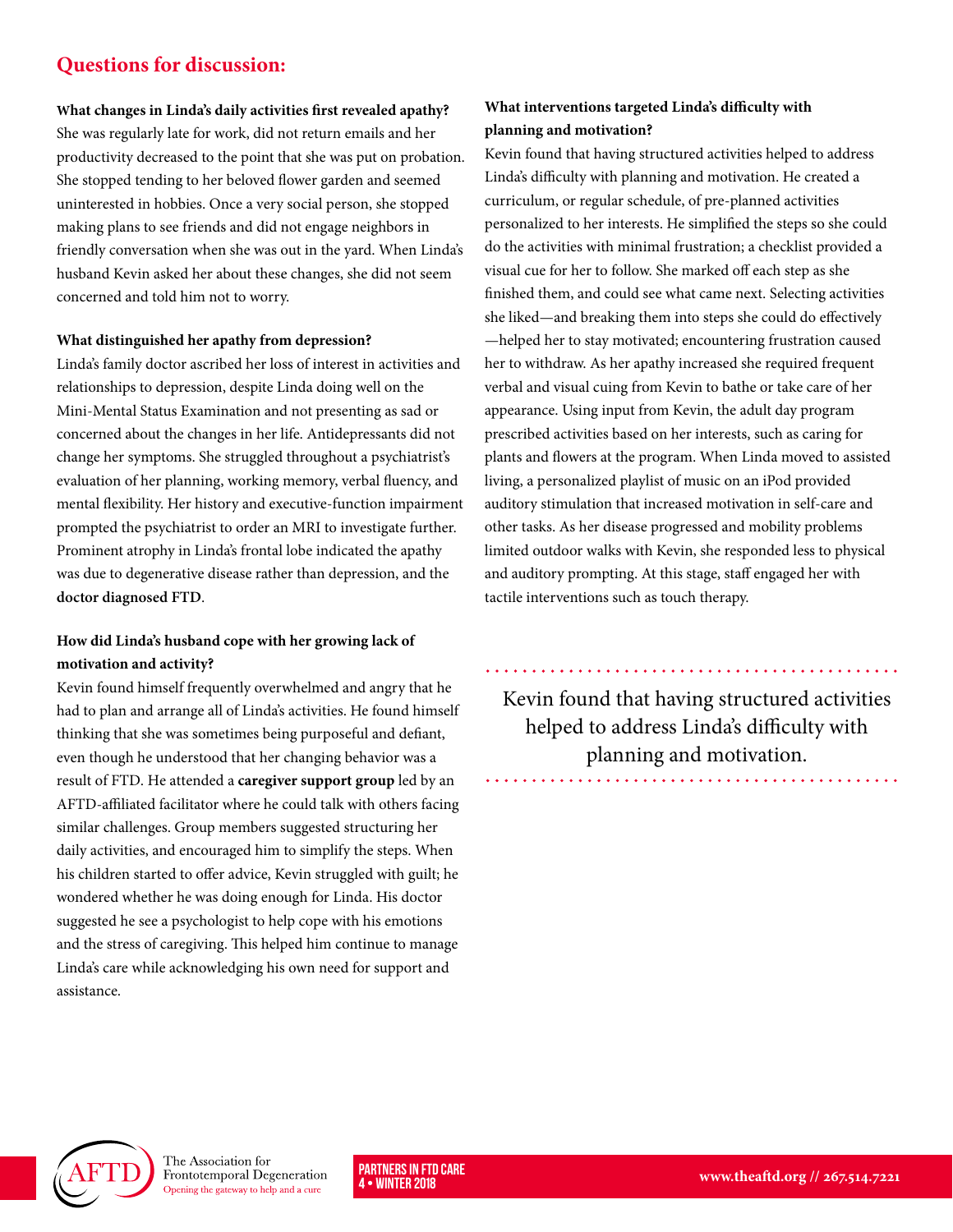#### The Mutual Benefits of a Structured Day

#### One Caregiver's Approach

Eleanor and Richard had retired early to travel, spend time with their grandchildren and do more volunteering in their community. Those plans took a drastic turn when Richard's behavior became increasingly peculiar. When a neurologist diagnosed Richard with FTD, Eleanor became determined to make the best of each day, for both of them.

First, she read voraciously to learn about FTD, what to expect, and how to care for someone with a progressive brain disorder. She realized that spending time with Richard was more enjoyable when there was a plan, and when Richard could take part in activities he valued. Her approach to caregiving was designed to maximize her husband's abilities, thereby making her experience more positive.

Eleanor's next step was to take stock of the people, places and activities that Richard had valued most throughout his life. Richard had an intellectual side that loved history and debate. His roots in the community ran deep; he was active in his church and gave back through volunteering. By recording what Richard valued most, Eleanor helped to capture who Richard is at his core.

She then identified six initiators of action, those fundamental needs that motivate us and direct our actions: spiritual, emotional, physical, nutritional, intellectual, and social. She worked with Richard to plan daily activities in each of these areas to ensure his quality of life as the FTD progressed. She created a "curriculum" of activities for each day (6:30 a.m. to 10:00 p.m.) for both of them. While the curriculum allowed for some flexibility, Eleanor noticed that Richard's behavior was more consistent when they adhered to the routine.

Eleanor and Richard review the curriculum every two months and make changes. Each morning she lists the activities for the day, rather than planning too far in advance. They volunteer at the nursing home together now because of Richard's increased problems with knowing what to do next. Eleanor fills in the specific skills that have become more difficult for Richard, and looks for new ways to keep him engaged.

Planned structure is very helpful for FTD patients who are apathetic and have trouble with initiation. By eliminating the need to make decisions about what to do, a daily curriculum allows them to remain more engaged. In particular, people with disinhibited behavior tend to benefit from greater activity; boredom tends to exacerbate problem behaviors. Physical activities can also help people with sleep disturbances because they are more naturally tired at night.

Each day offers activities that are meaningful to the person with FTD (and manageable for the caregiver.) It is important to carefully match these abilities to their abilities and stage of illness.

#### Key Principles of the Approach:

*The approach is holistic*: By incorporating activities from all six initiators of action—spiritual, emotional, physical, nutritional, intellectual and social—Eleanor has ensured that Richard's life is varied, stimulating and challenging. The specific activities and his ability to participate will change as the disease progresses, but the holistic approach allows him to live with dignity.

*Activities are highly individualized*: The curriculum uses knowledge of Richard's strengths and interests from the past to inform his activities today. Planning activities that connect with valued aspects of his pre-FTD life encourages engagement.

*Activities are matched to changing abilities*: Activities must be adapted to utilize remaining strengths, minimize frustration, and maximize "success." When the goal is to preserve functioning for as long as possible, "success" is defined as continued involvement in one's life, at whatever level they are able.

*High level of involvement*: Eleanor's involvement with Richard's daily activities is key to the curriculum's effectiveness. Her steady presence helps him to stay engaged and provides continuity across settings and transitions. Other people are also involved, but Eleanor is the constant.

*Consistency and familiarity*: The curriculum is a structured approach to caregiving, providing a routine that engages Richard and reduces Eleanor's stress. Its value lies in its familiarity and predictability; however, the need to adjust the curriculum as Richard's FTD develops is constant.

*Positive attitude*: It can be very difficult to find hope and remain positive in the face of such a devastating illness. Eleanor credits the physician who delivered Richard's diagnosis with setting a positive tone, which she internalized. He did not minimize the eventual outcome, but stressed that much can be done toward insuring dignity and quality of life.

Planned structure is very helpful for FTD patients who are apathetic and have trouble with initiation. By eliminating the need to make decisions about what to do, a daily curriculum allows them to remain more engaged.



The Association for Frontotemporal Degeneration Opening the gateway to help and a cure

6 •WINTER 2018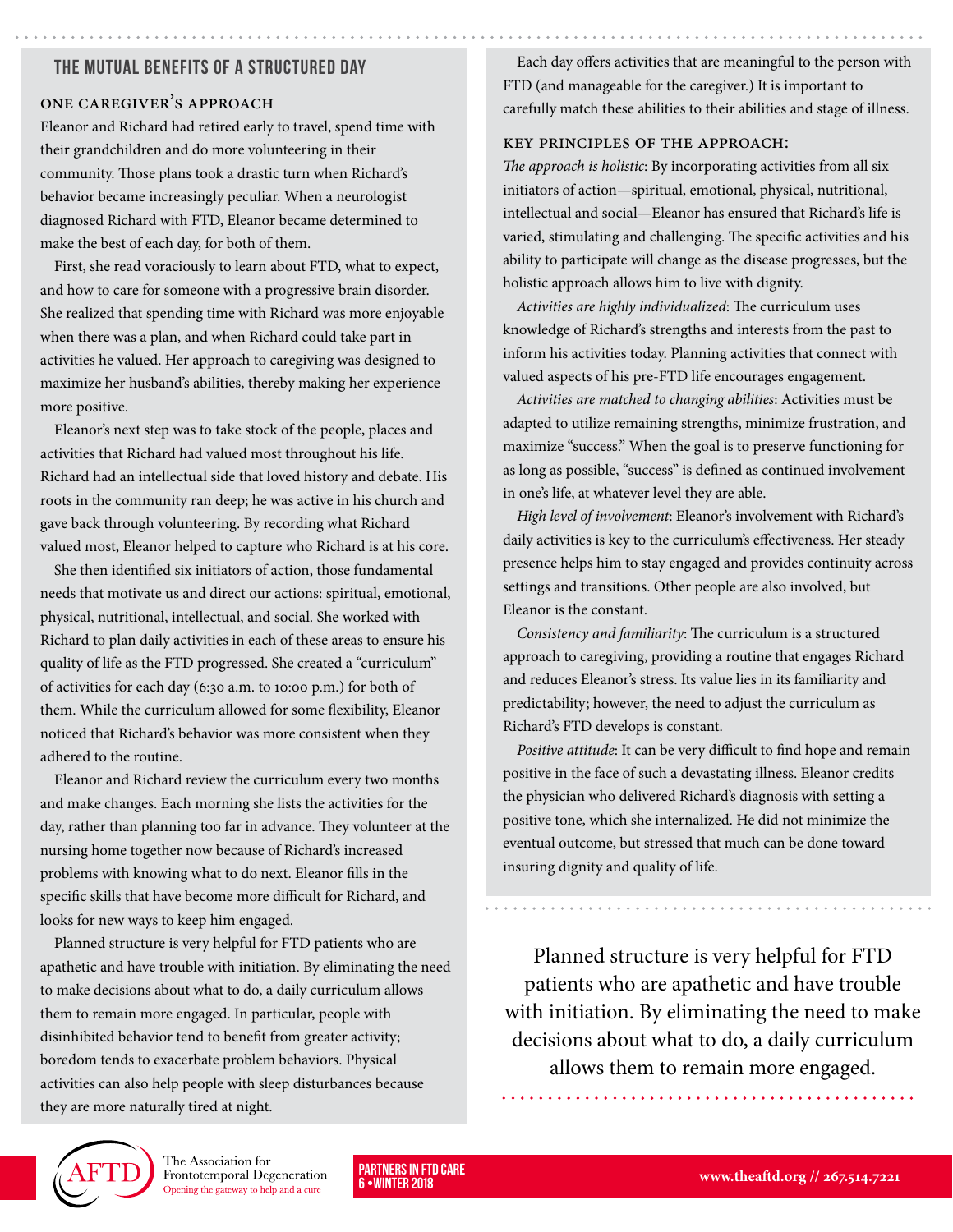## TWO VIEWS OF APATHY

#### **My Perspective as a Person Diagnosed with FTD**

The truth is I burn up tremendous amounts of energy to maintain a thin veneer of normalcy. My family knows that my life is not normal, and I am aware to some degree on how changes in behavior, attitude and affect have impacted my family,

When I get organized I can still cook and am not a hazard in the kitchen. There are a few chores and errands I get done most days, but some more complex tasks never get finished. When we go out to eat, I can't decide what to order. Everything looks the same; one choice doesn't override the others.

It would be easier to just watch television. That is the day for many persons with FTD. Every day I take some afternoon quiet time to make sure I get through the day.

I have managed to contribute some time and expertise to a couple of non-profits.

My interest in photography has waned.

On any given day, I don't know what I can or cannot do.

Every morning I wake up with apathy—truly no sense of the motivation that drove a successful family life and career. It is profoundly strange, and it can take two to three hours to get started in the morning. If Marie, my wife, is home, it is much easier. She helps me stay on task, although at times I bristle because my mind is exhausted. She has learned to let me check out for a while.

So much of my time is consumed with, "What am I doing?" or, "What am I supposed to be doing?" The result is I am not present to those I love. I don't think about their needs—or, when I do, I can't respond in a timely way. I know that my spontaneous expressions of tenderness have gone away.

It is has been difficult to grasp that the will might be totally organic, and that I have little control of my levels of ambition, interest and motivation.

—By A. Brandt Henderson, PhD, living with behavioral FTD

#### **My Perspective as an FTD Caregiver**

It's terrible when a degenerative disease process affects the frontal lobe of the brain and causes changes in a loved one's emotions, ability to plan and initiate activities. My once accomplished and active husband has become a different self. Through no fault of his own, he no longer takes action to accomplish daily tasks. This leaves me, our friends and our family with a host of emotions, wondering how to deal with this new and changing reality.

When my husband fails to respond to a request, or simply stares blanky, I sometimes feel that he is being willfully defiant. So I stop and try to put myself in his position: I imagine being so tired that my task at hand—whether balancing a checkbook, solving a complex puzzle or reading a technical article—is so taxing I decide to put it off for another day.

When the task seems too large or confusing he may lash out, argue or make excuses that seem like lies. I try to imagine a very stressful situation that I have experienced—driving on an icy road, being blamed for something, or navigating in an unfamiliar environment in a hurry—and realize I have had the same responses.

Even with this understanding, apathy can be a real struggle to deal with. It affects each day and often results in frustration, hurt and anger. I have learned to expect that issues will arise. I try to anticipate what I can and solve problems by adjusting my approach or changing something in the environment. Talking to other FTD caregivers at my support group is always helpful. They provide additional suggestions to try and help me realize that, over time, there will be more adjustments to be made.

—By Sandra Grow, RN, caregiver

*In January 2018, A. Brandt Henderson and his wife Marie joined AFTD Program Director Sharon Denny for a webinar on advancing quality FTD care. Watch the [webinar on](https://www.youtube.com/watch?v=QuvEHzTgopg)* **YouTube***.*

### **Partners in FTD Care Advisors**

**The Partners in FTD Care initiative is the result of collaboration among AFTD, content experts and family caregivers. Advisors include: Sandi Grow, RN, caregiver • Lisa Gwyther, LCSW, Duke Family Support Program • Barbara Harty, GNP, UNTHSC • Susan Hirsch, MA, HCR ManorCare • Jill Shapira, PhD, RN**

**AFTD extends special thanks to this issue's special guest contributor, Lauren Massimo, PhD, CNRP, a post-doctoral fellow at the University of Pennsylvania's Frontotemporal Degeneration Center. Dr. Massimo's research focuses on identifying the cognitive and neural basis for decline in neurodegenerative diseases, including FTD.**

**To join the Partners in FTD Care mailing list, or for permission to reprint this material in whole or in part, contact partnersinftdcare@theaftd.org.**



The Association for Frontotemporal Degeneration Opening the gateway to help and a cure

5 • WINTER 2018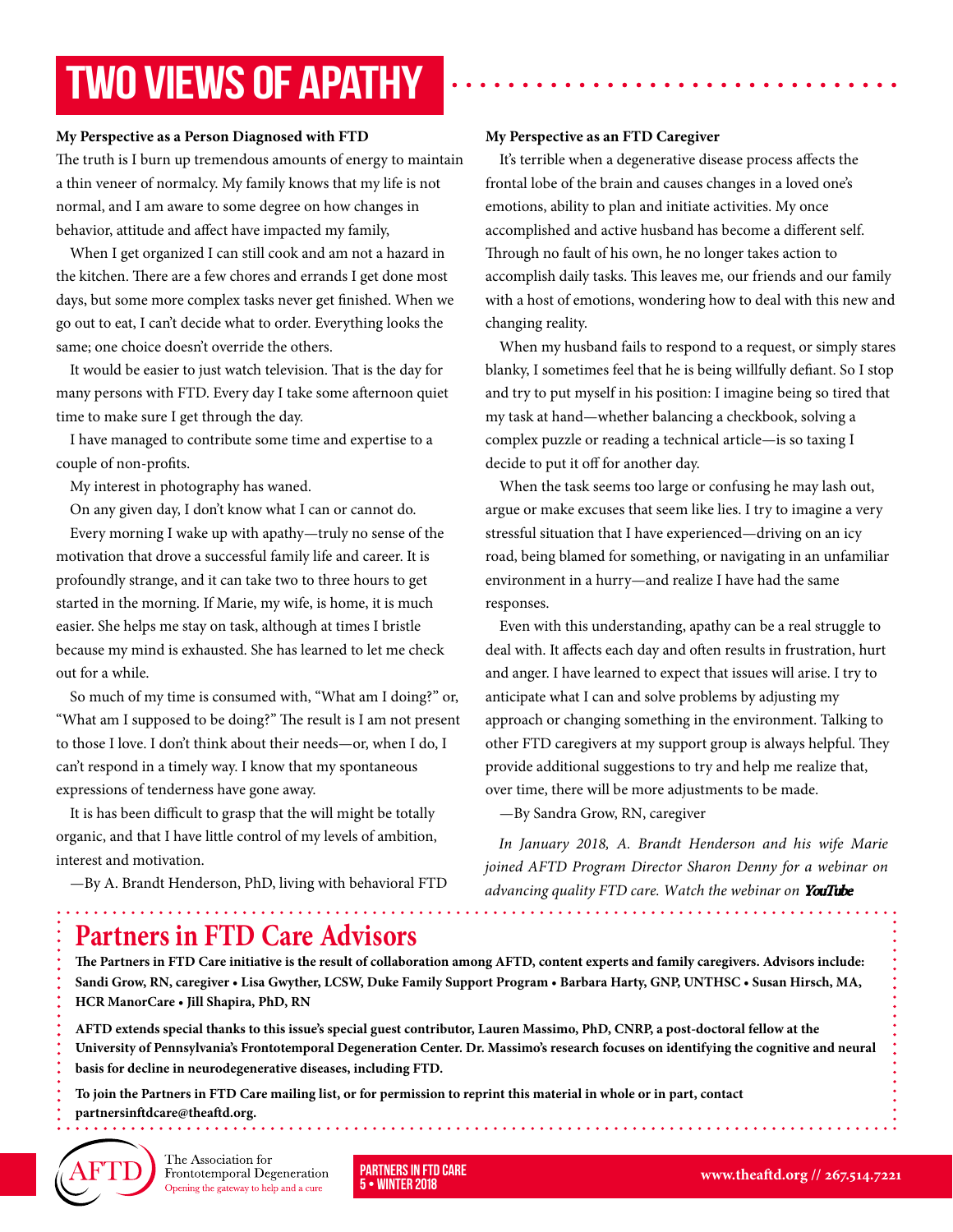## Partners *in* FTD Care

### **What to Do About...** *an education initiative from AFTD*

## APATHY

Apathy in FTD can be present at all stages of the disease, affecting a range of everyday activities, including social engagement, household tasks and self-care. The person with FTD may know what they want to do, but have trouble carrying it out due to impairment in initiation, planning and motivation – all functions supported by the frontal lobe. Apathy is among the most challenging symptoms for family and professional caregivers to manage. Effective interventions are individually tailored, rely on environmental strategies, and are delivered with understanding and patience.

#### Support Positive Approaches

- Reframe apathy as brain-based rather than the result of stubbornness or defiance. Learning about disease-related brain changes helps to maintain the caregiver's empathic connection to the person and reduce frustration and anger.
- Develop individualized activities based on needs and interests that motivate and direct the person: spiritual, emotional, physical, nutritional, intellectual, and social. Follow the schedule consistently and adapt the level of difficulty of activities as abilities change.
- Check your emotions continually and try to maintain a positive tone. People with FTD may have difficulty understanding speech but understand tone of voice and non-verbal communication. Anger and annoyance impede engagement and task performance.
- Practice patience. People with FTD require time to process information and respond to interventions.
- Plan extra time for activities. Rushing impairs performance and adds to frustration for the individual and caregiver.
- Allocate adequate staff time for care activities, as it may take longer to provide appropriate, successful care to someone with FTD.
- Draw the person's attention away from thinking about what needs to be done. Confusion and frustration contribute to inactivity.
- Remember, you cannot change the person with FTD. Concentrate on modifying the environment and the intervention.
- Provide emotional support for family caregivers struggling to engage a loved one. Many feel anger over apathetic behavior, or feel they "aren't doing enough" for the person with FTD, which adds to caregiver stress.

#### Initiation

- Use external cuing to help a person start an activity.
- Keep it simple. Remember that understanding spoken language is difficult for people with FTD.
- Post reminders or set alarms on a smartphone for someone with early executive function challenges. Sync the reminders to a wearable watch if remembering to look at the phone is hard.
- Present cues through multiple senses including visual, auditory, tactile and olfactory. Reliance on verbal cuing alone will be less effective as the disease progresses; you may have to take more direct action (e.g. put a rake or broom in the person's hand).
- Start an activity side by side with the person (e.g. putting dishes away, folding laundry, viewing family photos) and let them continue on their own.
- Introduce multi-sensory stimulation one sense at a time. If used together they may overwhelm the person's senses and confuse or distract them.



The Association for Frontotemporal Degeneration Opening the gateway to help and a cure

Partners in FTD Care • WINTER 2018